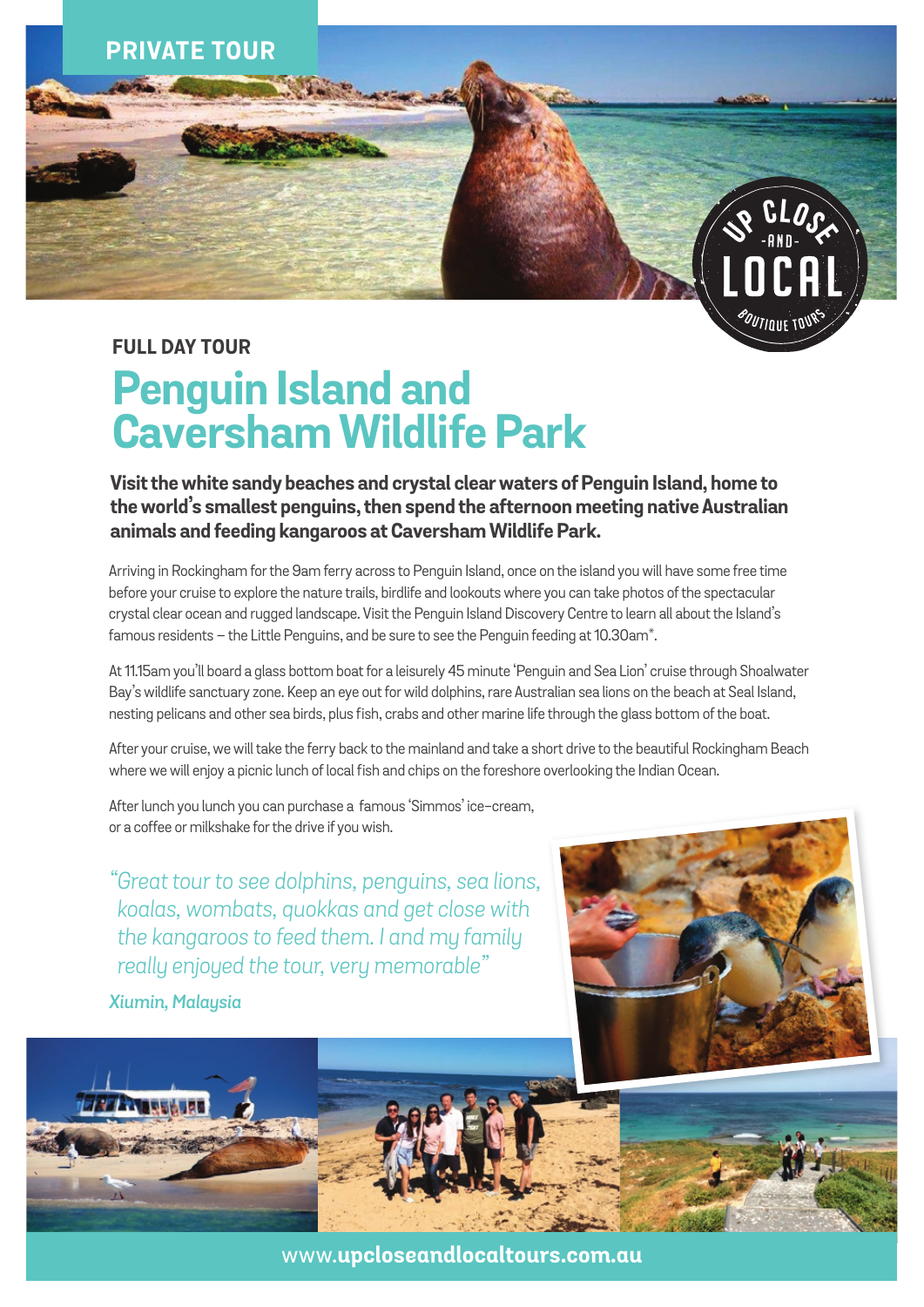## **FULL DAY TOUR Penguin Island and Caversham**



You will then spend the afternoon at Caversham Wildlife Park, where you will have a couple of hours to meet 200 species of animals, birds and reptiles with a private guided tour so you can explore at your own pace.

At the park you can interact with the iconic native Australian kangaroos to pat and feed them (kangaroo food is provided), see the penguin feeding and get up close to other famous native animals such as koalas and wombats.

Molly's Farm is an interactive farm yard that you can visit, and is suitable for children of all ages. Animal food is provided so that you can feed all of the animals, and there is also a nursery and hatchery where you can see the baby animals.

The Molly's Farm Show starts at 3pm, be sure to catch this to see what life is like on an Australian farm - watch sheep shearing, crack a stock whip, milk a cow, bottle feed a lamb, meet a stockman on horseback, swing a billy, watch sheep dogs mustering the sheep and more. They are always looking for volunteers if you want to have a go yourself!

Between 4.00pm to 4.30pm you can even meet the koalas and have your photo taken next to them as they sit in a low tree or with the ranger.

You are welcome to stay at Caversham Wildlife Park until it closes at 5.30pm.

**As this is a private tour for your group, it can be customised to suit your interests. If there is anything you would like to extend, remove or add please just let us know.**



www.**upcloseandlocaltours.com.au**